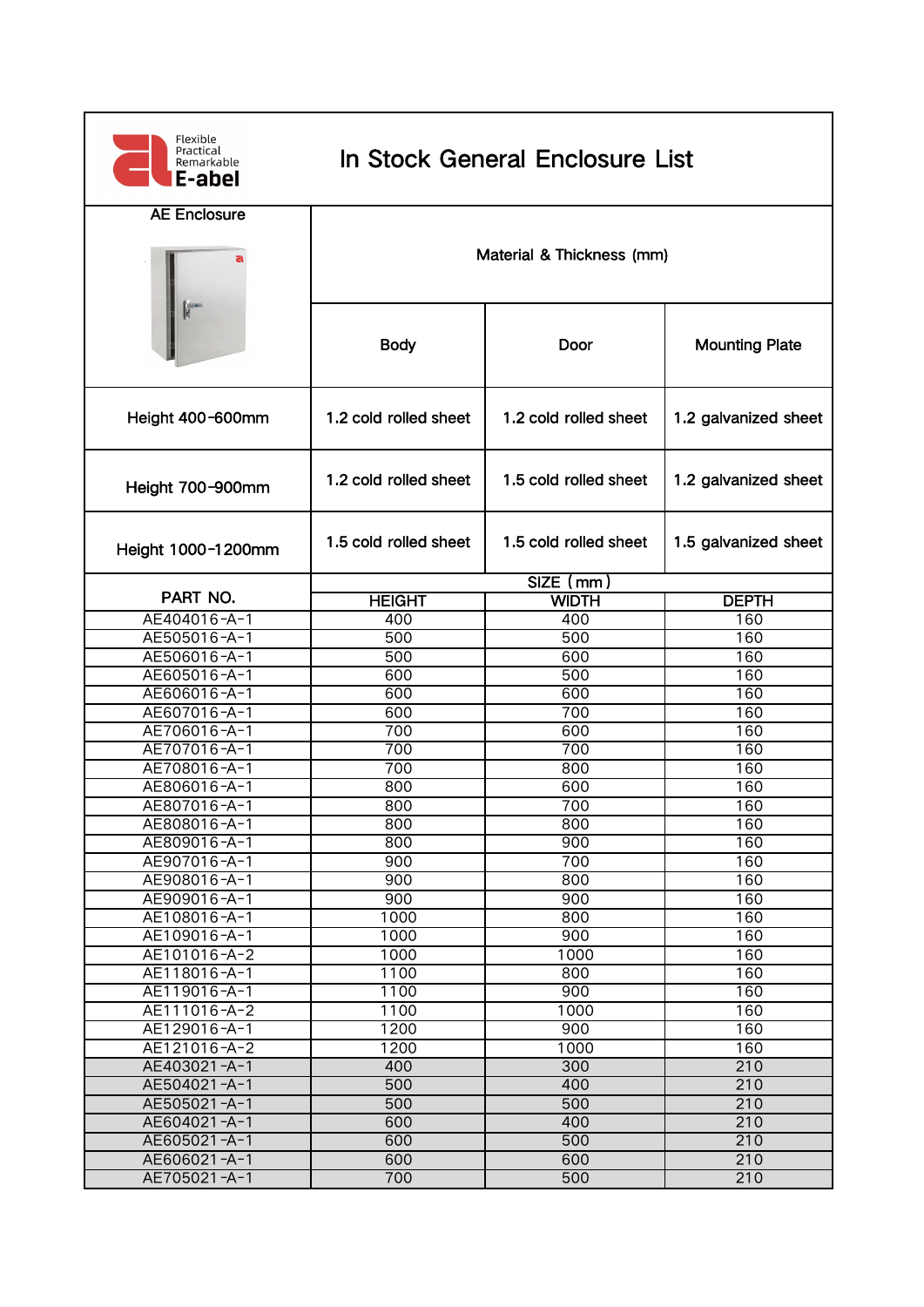| AE706021-A-1 | 700  | 600        | 210 |
|--------------|------|------------|-----|
| AE707021-A-1 | 700  | 700        | 210 |
| AE805021-A-1 | 800  | 500        | 210 |
| AE806021-A-1 | 800  | 600        | 210 |
| AE807021-A-1 | 800  | 700        | 210 |
| AE808021-A-1 | 800  | 800        | 210 |
| AE906021-A-1 | 900  | 600        | 210 |
| AE907021-A-1 | 900  | 700        | 210 |
| AE908021-A-1 | 900  | 800        | 210 |
| AE107021-A-1 | 1000 | 700        | 210 |
| AE108021-A-1 | 1000 | 800        | 210 |
| AE109021-A-1 | 1000 | 900        | 210 |
| AE117021-A-1 | 1100 | 700        | 210 |
| AE118021-A-1 | 1100 | 800        | 210 |
| AE119021-A-1 | 1100 | 900        | 210 |
| AE128021-A-1 | 1200 | 800        | 210 |
| AE129021-A-1 | 1200 | 900        | 210 |
| AE504026-A-1 | 500  | 400        | 260 |
| AE604026-A-1 | 600  | 400        | 260 |
| AE605026-A-1 | 600  | 500        | 260 |
| AE704026-A-1 | 700  | 400        | 260 |
| AE705026-A-1 | 700  | 500        | 260 |
| AE706026-A-1 | 700  | 600        | 260 |
| AE804026-A-1 | 800  | 400        | 260 |
| AE805026-A-1 | 800  | 500        | 260 |
| AE806026-A-1 | 800  | 600        | 260 |
| AE807026-A-1 | 800  | 700        | 260 |
| AE905026-A-1 | 900  | 500        | 260 |
| AE906026-A-1 | 900  | 600        | 260 |
| AE907026-A-1 | 900  | 700        | 260 |
| AE106026-A-1 | 1000 | 600        | 260 |
|              |      |            |     |
| AE106026-A-1 | 1000 | 700<br>800 | 260 |
| AE108026-A-1 | 1000 | 600        | 260 |
| AE116026-A-1 | 1100 | 700        | 260 |
| AE117026-A-1 | 1100 |            | 260 |
| AE118026-A-1 | 1100 | 800        | 260 |
| AE127026-A-1 | 1200 | 700        | 260 |
| AE128026-A-1 | 1200 | 800        | 260 |
| AE805031-A-1 | 800  | 500        | 310 |
| AE806031-A-1 | 800  | 600        | 310 |
| AE905031-A-1 | 900  | 500        | 310 |
| AE906031-A-1 | 900  | 600        | 310 |
| AE106031-A-1 | 1000 | 600        | 310 |
| AE107031-A-1 | 1000 | 700        | 310 |
| AE116031-A-1 | 1100 | 600        | 310 |
| AE117031-A-1 | 1100 | 700        | 310 |
| AE126031-A-1 | 1200 | 600        | 310 |
| AE127031-A-1 | 1200 | 700        | 310 |

JF outdoor enclosure added waterproof roof based on AE enclosure.

PART NO.



SIZE(mm)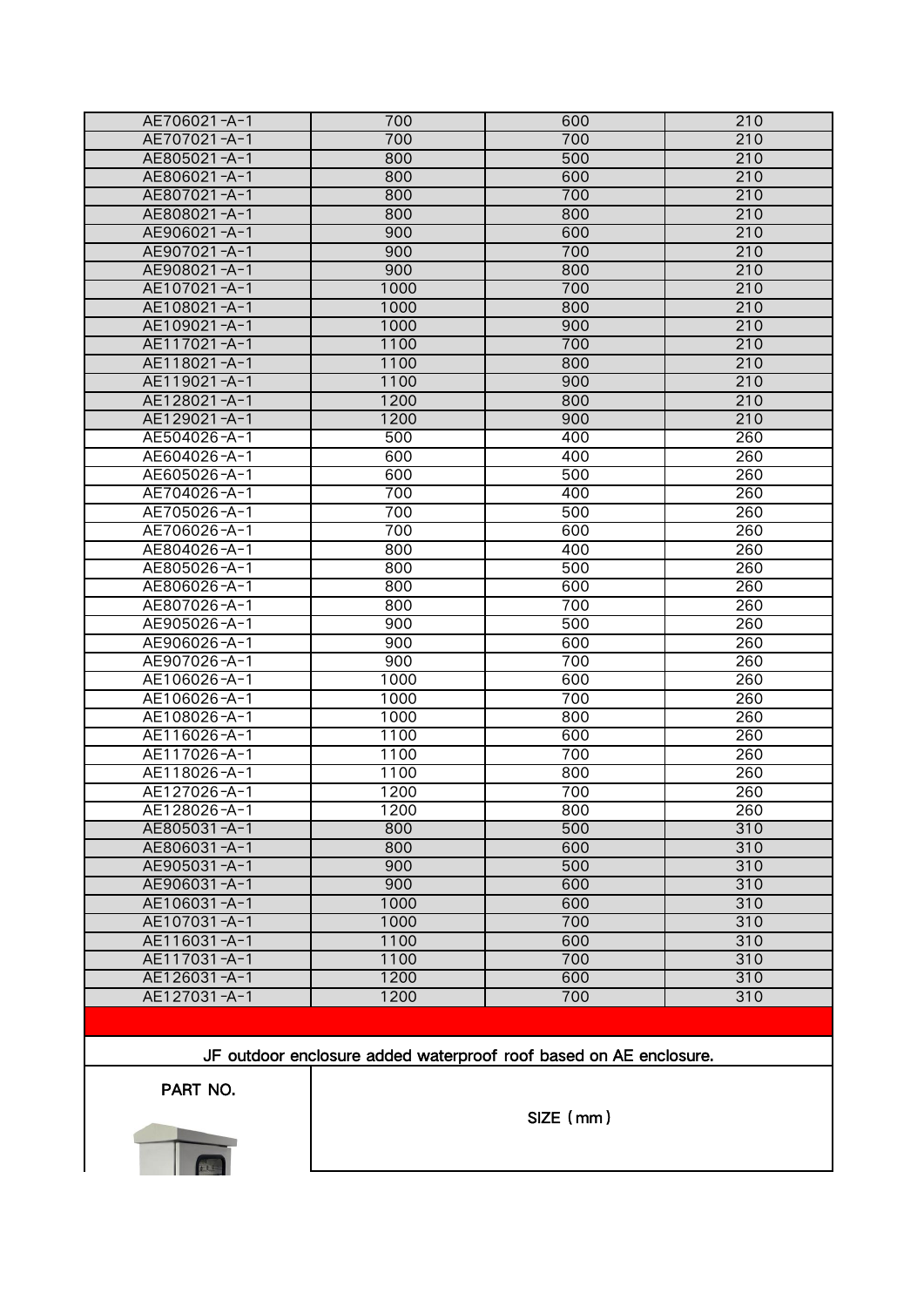|                              | <b>HEIGHT</b> | <b>WIDTH</b> | <b>DEPTH</b> |
|------------------------------|---------------|--------------|--------------|
| JF404016-A-1                 | 400           | 400          | 160          |
| JF505016-A-1                 | 500           | 500          | 160          |
| JF506016-A-1                 | 500           | 600          | 160          |
| JF605016-A-1                 | 600           | 500          | 160          |
| JF606016-A-1                 | 600           | 600          | 160          |
| JF607016-A-1                 | 600           | 700          | 160          |
| JF706016-A-1                 | 700           | 600          | 160          |
| JF707016-A-1                 | 700           | 700          | 160          |
| JF708016-A-1                 | 700           | 800          | 160          |
| JF806016-A-1                 | 800           | 600          | 160          |
| JF807016-A-1                 | 800           | 700          | 160          |
| JF808016-A-1                 | 800           | 800          | 160          |
| JF809016-A-1                 | 800           | 900          | 160          |
| JF907016-A-1                 | 900           | 700          | 160          |
| JF908016-A-1                 | 900<br>900    | 800<br>900   | 160<br>160   |
| JF909016-A-1<br>JF108016-A-1 | 1000          | 800          | 160          |
| JF109016-A-1                 | 1000          | 900          | 160          |
| JF101016-A-2                 | 1000          | 1000         | 160          |
| JF118016-A-1                 | 1100          | 800          | 160          |
| JF119016-A-1                 | 1100          | 900          | 160          |
| JF111016-A-2                 | 1100          | 1000         | 160          |
| JF129016-A-1                 | 1200          | 900          | 160          |
| JF121016-A-2                 | 1200          | 1000         | 160          |
| JF403021-A-1                 | 400           | 300          | 210          |
| JF504021-A-1                 | 500           | 400          | 210          |
| JF505021-A-1                 | 500           | 500          | 210          |
| JF604021-A-1                 | 600           | 400          | 210          |
| JF605021-A-1                 | 600           | 500          | 210          |
| JF606021-A-1                 | 600           | 600          | 210          |
| JF705021-A-1                 | 700           | 500          | 210          |
| JF706021-A-1                 | 700           | 600          | 210          |
| JF707021-A-1                 | 700           | 700          | 210          |
| JF805021-A-1                 | 800           | 500          | 210          |
| JF806021-A-1                 | 800           | 600          | 210          |
| JF807021-A-1                 | 800           | 700          | 210          |
| JF808021-A-1                 | 800           | 800          | 210          |
| JF906021-A-1                 | 900           | 600          | 210          |
| JF907021-A-1                 | 900           | 700          | 210          |
| JF908021-A-1                 | 900           | 800          | 210          |
| JF107021-A-1                 | 1000          | 700          | 210          |
| JF108021-A-1                 | 1000          | 800          | 210          |
| JF109021-A-1                 | 1000          | 900          | 210          |
| JF117021-A-1                 | 1100          | 700          | 210          |
| JF118021-A-1                 | 1100          | 800          | 210          |
| JF119021-A-1                 | 1100          | 900          | 210          |
| JF128021-A-1                 | 1200          | 800          | 210          |
| JF129021-A-1                 | 1200          | 900<br>400   | 210          |
| JF504026-A-1<br>JF604026-A-1 | 500<br>600    | 400          | 260<br>260   |
| JF605026-A-1                 | 600           | 500          | 260          |
| JF704026-A-1                 | 700           | 400          | 260          |
|                              |               |              |              |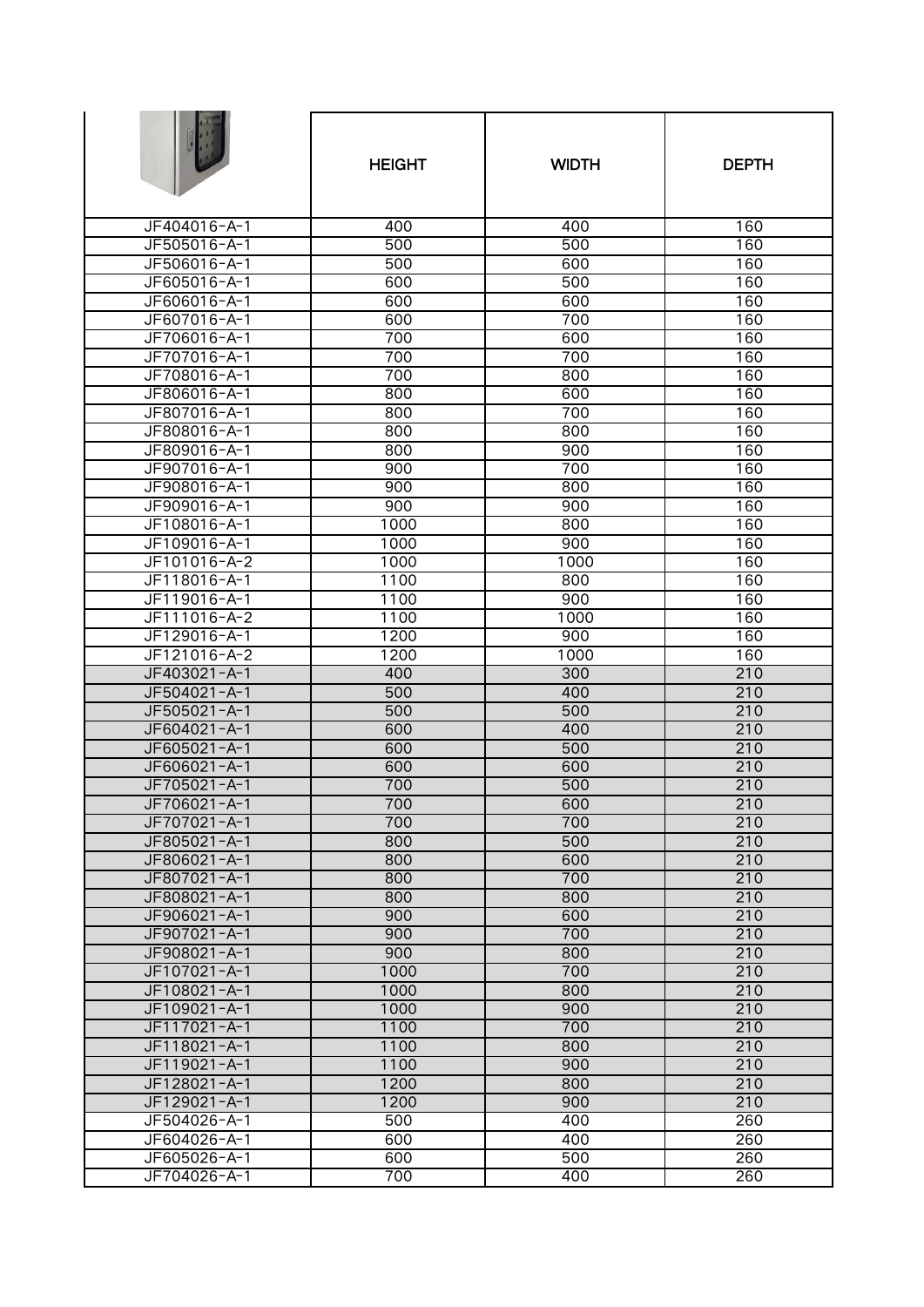| JF705026-A-1 | 700  | 500 | 260 |
|--------------|------|-----|-----|
| JF706026-A-1 | 700  | 600 | 260 |
| JF804026-A-1 | 800  | 400 | 260 |
| JF805026-A-1 | 800  | 500 | 260 |
| JF806026-A-1 | 800  | 600 | 260 |
| JF807026-A-1 | 800  | 700 | 260 |
| JF905026-A-1 | 900  | 500 | 260 |
| JF906026-A-1 | 900  | 600 | 260 |
| JF907026-A-1 | 900  | 700 | 260 |
| JF106026-A-1 | 1000 | 600 | 260 |
| JF106026-A-1 | 1000 | 700 | 260 |
| JF108026-A-1 | 1000 | 800 | 260 |
| JF116026-A-1 | 1100 | 600 | 260 |
| JF117026-A-1 | 1100 | 700 | 260 |
| JF118026-A-1 | 1100 | 800 | 260 |
| JF127026-A-1 | 1200 | 700 | 260 |
| JF128026-A-1 | 1200 | 800 | 260 |
| JF805031-A-1 | 800  | 500 | 310 |
| JF806031-A-1 | 800  | 600 | 310 |
| JF905031-A-1 | 900  | 500 | 310 |
| JF906031-A-1 | 900  | 600 | 310 |
| JF106031-A-1 | 1000 | 600 | 310 |
| JF107031-A-1 | 1000 | 700 | 310 |
| JF116031-A-1 | 1100 | 600 | 310 |
| JF117031-A-1 | 1100 | 700 | 310 |
| JF126031-A-1 | 1200 | 600 | 310 |
| JF127031-A-1 | 1200 | 700 | 310 |

## ES Cabinet with 100mm plinth

|              |                       | Material & Thickness (mm) |                       |
|--------------|-----------------------|---------------------------|-----------------------|
| I            | <b>Body</b>           | <b>Door</b>               | <b>Mounting Plate</b> |
|              | 1.5 cold rolled sheet | 2.0 cold rolled sheet     | 2.5 galvanized sheet  |
|              |                       | Size (mm)                 |                       |
| PART NO.     | <b>Height</b>         | <b>Width</b>              | Depth                 |
| ES156050-A-3 | 1500                  | 600                       | 500                   |
| ES158050-A-3 | 1500                  | 800                       | 500                   |
| ES151050-A-4 | 1500                  | 1000                      | 500                   |
| ES151250-A-4 | 1500                  | 1200                      | 500                   |
| ES166050-A-3 | 1600                  | 600                       | 500                   |
| ES168050-A-3 | 1600                  | 800                       | 500                   |
| ES161050-A-4 | 1600                  | 1000                      | 500                   |
| ES161250-A-4 | 1600                  | 1200                      | 500                   |
| ES176050-A-3 | 1700                  | 600                       | 500                   |
| ES178050-A-3 | 1700                  | 800                       | 500                   |
| ES171050-A-4 | 1700                  | 1000                      | 500                   |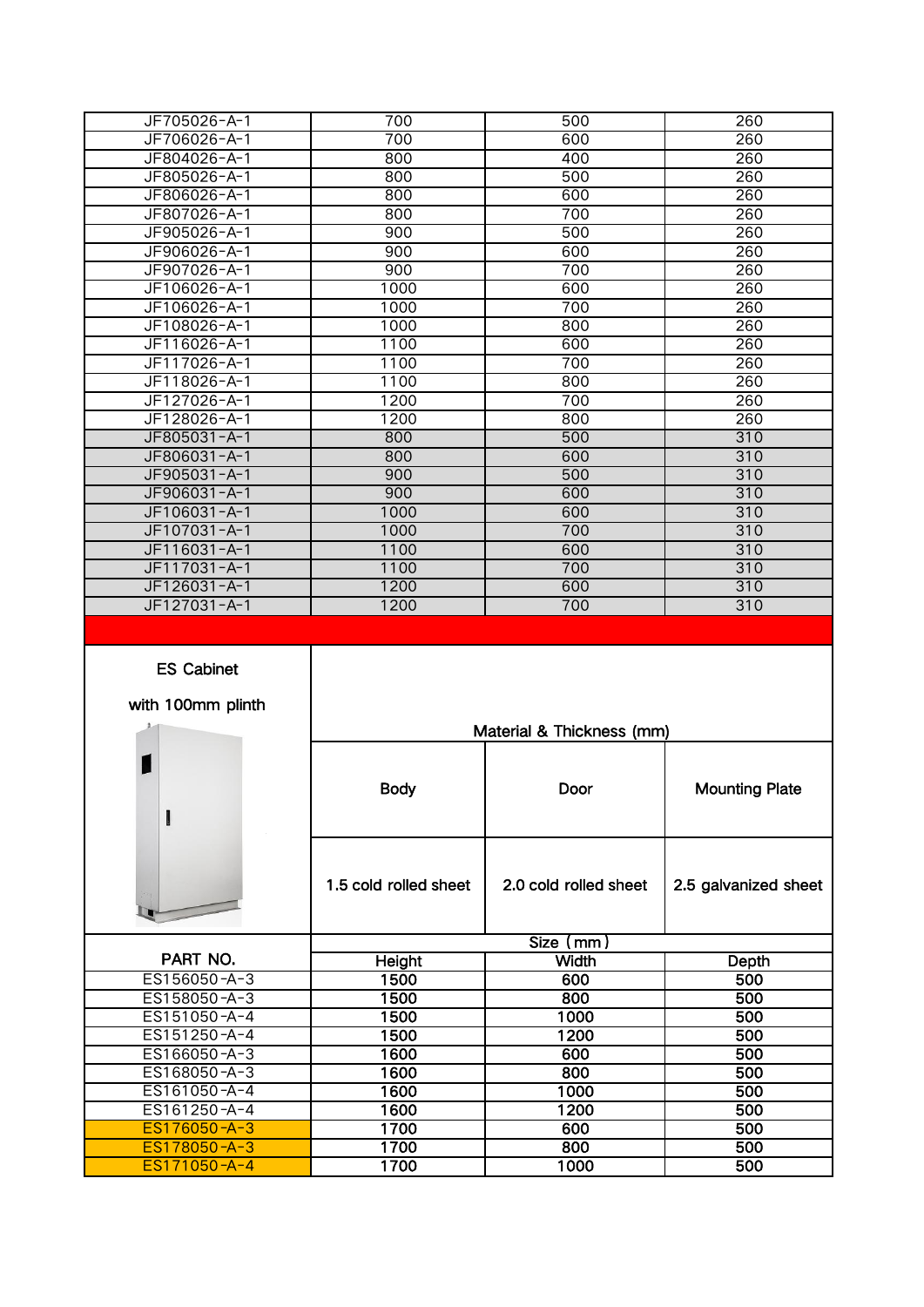| ES171250-A-4 | 1700 | 1200 | 500 |  |
|--------------|------|------|-----|--|
| ES186050-A-3 | 1800 | 600  | 500 |  |
| ES188050-A-3 | 1800 | 800  | 500 |  |
| ES181050-A-4 | 1800 | 1000 | 500 |  |
| ES181250-A-4 | 1800 | 1200 | 500 |  |
| ES206060-A-3 | 2000 | 600  | 600 |  |
| ES208060-A-3 | 2000 | 800  | 600 |  |
| ES201060-A-4 | 2000 | 1000 | 600 |  |
| ES201260-A-4 | 2000 | 1200 | 600 |  |
| ES226060-A-3 | 2200 | 600  | 600 |  |
| ES228060-A-3 | 2200 | 800  | 600 |  |
| ES221060-A-4 | 2200 | 1000 | 600 |  |
| ES221260-A-4 | 2200 | 1200 | 600 |  |

Material & Thickness (mm)

## PS Cabinet with 100mm plinth

| <b>BREEZE</b><br>                                   |         |                 |        |  |
|-----------------------------------------------------|---------|-----------------|--------|--|
|                                                     |         |                 |        |  |
|                                                     |         |                 | Ē<br>E |  |
| i                                                   | ٠       |                 | <br>į  |  |
| î                                                   | <b></b> |                 |        |  |
| 2222222<br>×<br>ı<br>v<br><br>٠<br>٠<br>٠<br>٠<br>٠ |         | <b>STARRIAN</b> |        |  |

|              | <b>Body</b>           | Door                   | <b>Mounting Plate</b> |
|--------------|-----------------------|------------------------|-----------------------|
|              | 1.5 cold rolled sheet | 2.0 cold rolled sheet  | 2.5 galvanized sheet  |
|              |                       | $\overline{SIZE}$ (mm) |                       |
| PART NO.     | <b>HEIGHT</b>         | <b>WIDTH</b>           | <b>DEPTH</b>          |
| PS166060-A-3 | 1600                  | 600                    | 600                   |
| PS168060-A-3 | 1600                  | 800                    | 600                   |
| PS161060-A-4 | 1600                  | 1000                   | 600                   |
| PS161260-A-4 | 1600                  | 1200                   | 600                   |
| PS186060-A-3 | 1800                  | 600                    | 600                   |
| PS188060-A-3 | 1800                  | 800                    | 600                   |
| PS181060-A-4 | 1800                  | 1000                   | 600                   |
| PS181260-A-4 | 1800                  | 1200                   | 600                   |
| PS206060-A-3 | 2000                  | 600                    | 600                   |
| PS208060-A-3 | 2000                  | 800                    | 600                   |
| PS201060-A-4 | 2000                  | 1000                   | 600                   |
| PS201260-A-4 | 2000                  | 1200                   | 600                   |
| PS226060-A-3 | 2200                  | 600                    | 600                   |
| PS228060-A-3 | 2200                  | 800                    | 600                   |
| PS221060-A-4 | 2200                  | 1000                   | 600                   |
| PS221260-A-4 | 2200                  | 1200                   | 600                   |
| PS166080-A-3 | 1600                  | 600                    | 800                   |
| PS168080-A-3 | 1600                  | 800                    | 800                   |
| PS161080-A-4 | 1600                  | 1000                   | 800                   |
| PS161280-A-4 | 1600                  | 1200                   | 800                   |
| PS186080-A-3 | 1800                  | 600                    | 800                   |
| PS188080-A-3 | 1800                  | 800                    | 800                   |
| PS181080-A-4 | 1800                  | 1000                   | 800                   |
| PS181280-A-4 | 1800                  | 1200                   | 800                   |
| PS206080-A-3 | 2000                  | 600                    | 800                   |

PS208080 -A-3 2000 800 800 800<br>PS201080 -A-4 2000 1000 800 PS201080 -A-4 2000 1000 1000 800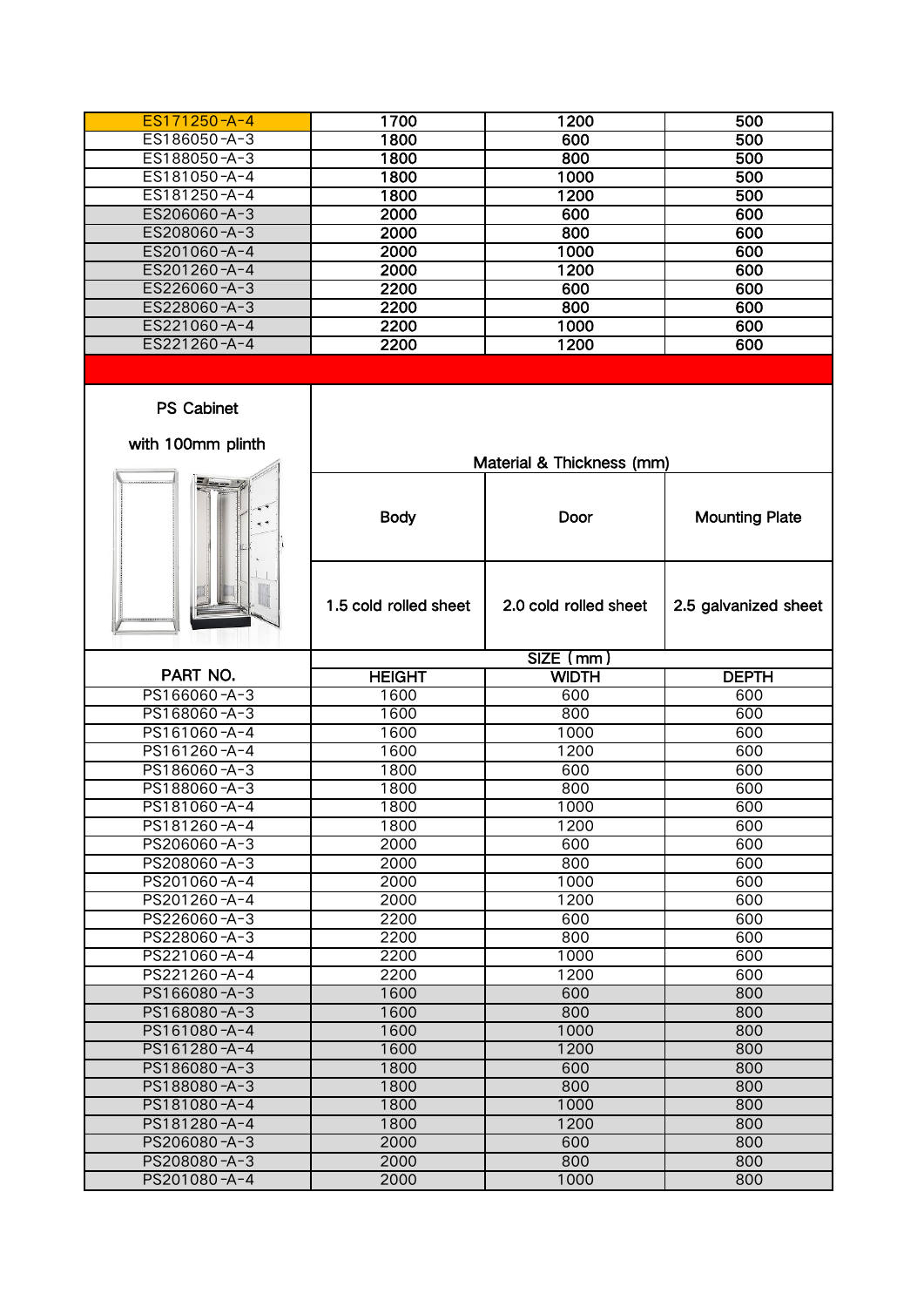| PS201280-A-4            | 2000                      | 1200                              | 800                                 |
|-------------------------|---------------------------|-----------------------------------|-------------------------------------|
| PS226080-A-3            | 2200                      | 600                               | 800                                 |
| PS228080-A-3            | 2200                      | 800                               | 800                                 |
| PS221080-A-4            | 2200                      | 1000                              | 800                                 |
| PS221280-A-4            | 2200                      | 1200                              | 800                                 |
|                         |                           |                                   |                                     |
| PC Cabinet              |                           |                                   |                                     |
|                         |                           | Material & Thickness (mm)         |                                     |
|                         | <b>Body</b>               | Door                              | Three-Section Bottom<br>Cover       |
|                         | 1.5 cold rolled sheet     | 1.5 cold rolled sheet             | 2.0 galvanized sheet                |
|                         |                           | $SIZE$ (mm)                       |                                     |
| PART NO.                | <b>HEIGHT</b>             | <b>WIDTH</b>                      | <b>DEPTH</b>                        |
| PC166060                | 1600                      | 600                               | 600                                 |
|                         |                           |                                   |                                     |
| Console                 |                           |                                   |                                     |
| AD: Desk Console        |                           |                                   |                                     |
|                         | Material & Thickness (mm) |                                   |                                     |
|                         | <b>Body</b>               | Door                              | <b>Mounting Plate</b>               |
|                         |                           |                                   |                                     |
|                         | 1.5 cold rolled sheet     | 2.0 cold rolled sheet             | 2.0 Aluminized Zinc<br>Sheet        |
|                         |                           | $SIZE$ (mm)                       |                                     |
| PART NO.                | <b>HEIGHT</b>             | <b>WIDTH</b>                      | <b>DEPTH</b>                        |
| AD106080                | 1050                      | 600                               | 800                                 |
| AD108080                | 1050                      | 800                               | 800                                 |
| AD101080                | 1050                      | 1000                              | 800                                 |
| Console                 |                           |                                   |                                     |
| AP: Piano-Style Console |                           |                                   |                                     |
|                         | <b>Body</b>               | Material & Thickness (mm)<br>Door | <b>Mounting Plate</b>               |
|                         | 1.5 cold rolled sheet     | 2.0 cold rolled sheet             | 2.0 Aluminized Zinc<br><b>Sheet</b> |